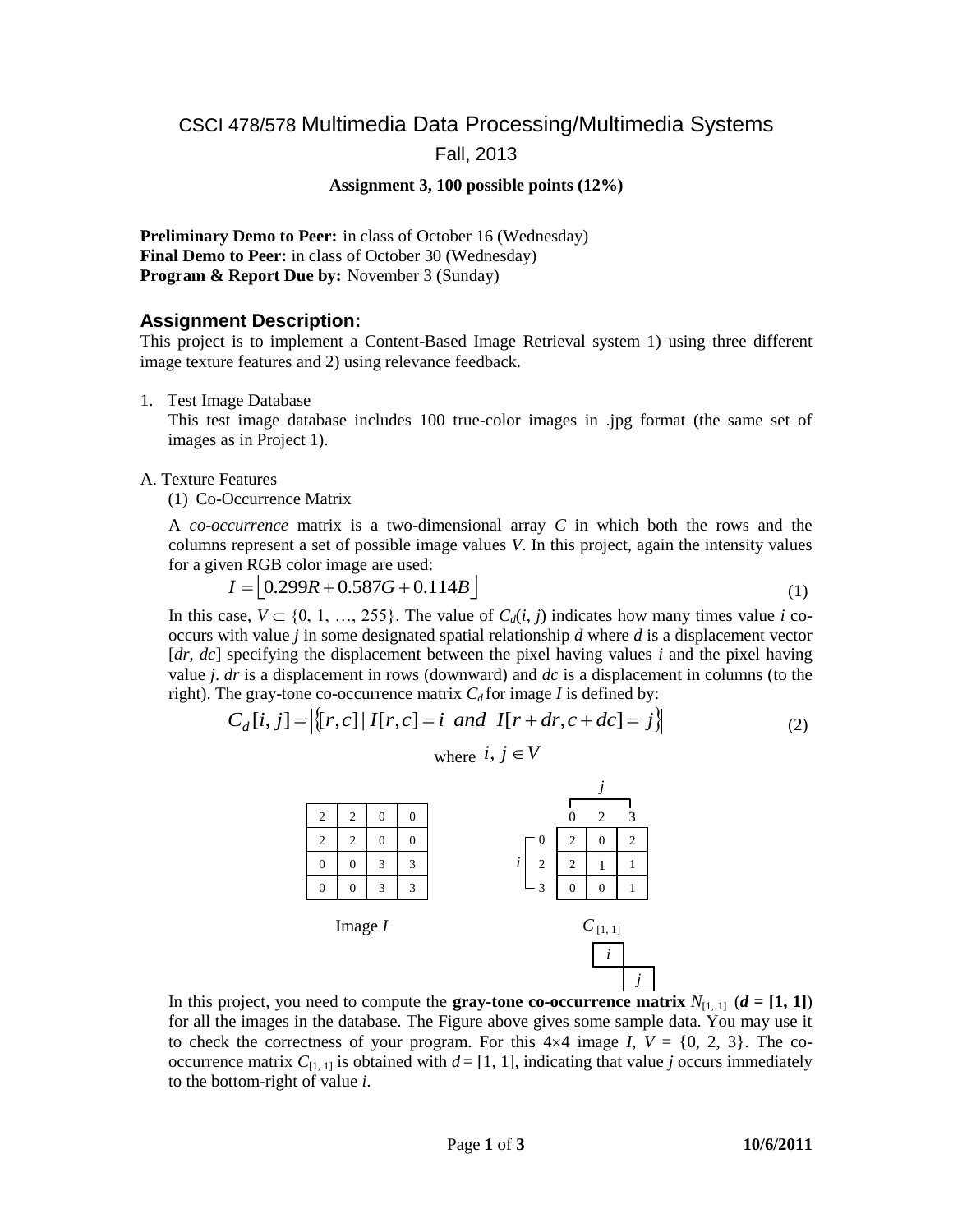#### (2) Normalized Gray-Tone Co-Occurrence Matrix *N<sup>d</sup>*

The normalized gray-tone co-occurrence matrix  $N_d$  is defined by:

$$
N_d[i, j] = \frac{C_d[i, j]}{\sum_{i} \sum_{j} C_d[i, j]}
$$
\n
$$
(3)
$$

In this project, you need to compute the **normalized gray-tone co-occurrence matrix**  $N_{[1, 1]}$  $(d = [1, 1])$  for all the images in the database.

### (3) Three Texture Features

The following are three standard features derived from a **normalized co-occurrence matrix**:

$$
Energy = \sum_{i} \sum_{j} N_d^2 [i, j] \tag{4}
$$

$$
Entropy = \sum_{i} \sum_{j} N_d[i, j] \log_2(N_d[i, j])
$$
\n(5)

$$
Contrast = \sum_{i} \sum_{j} (i - j)^2 N_d[i, j]
$$
\n(6)

#### (4) Still use **Manhattan Distance** as distance metric

#### B. Relevance Feedback

Implement system based on the RF algorithm (will discussed in next class). Detailed requirements:

- 1. Use color-code based histogram together with 3 texture features as the feature set for each image.
- 2. Use Gaussian normalization for feature normalization
- 3. Use simplified RF version (i.e., different from the original RF framework discussed in the reference paper [Rui98] that will be distributed in next class)
	- a. Use the normalized feature matrix and initial weights (no-bias weights) to return initial query results
	- b. On the GUI, only two levels of relevance are required: relevant and non-relevant
	- c. Collect user's feedback, update the feature weights
	- d. Return updated query results and go through iterations (step  $c \& d$ )
	- e. Distance metric:

$$
D(I, J) = \sum_{i} \omega_i \cdot \left| V_i(I) - V_i(J) \right|
$$

NOTE: In updating the weights, if standard deviation  $st_i$  for a feature  $i$  of all the relevant images is 0

- a. and its mean value  $m_i$  is not 0, set  $st_i$  to be 0.5<sup>\*</sup>min(non-zero standard deviations of all the features). Then calculate the feature weight *W<sup>i</sup>*
- b. and  $m_i$  is 0, set  $W_i = 0$

#### **Preliminary Demo to Peer:**

1. User query interface